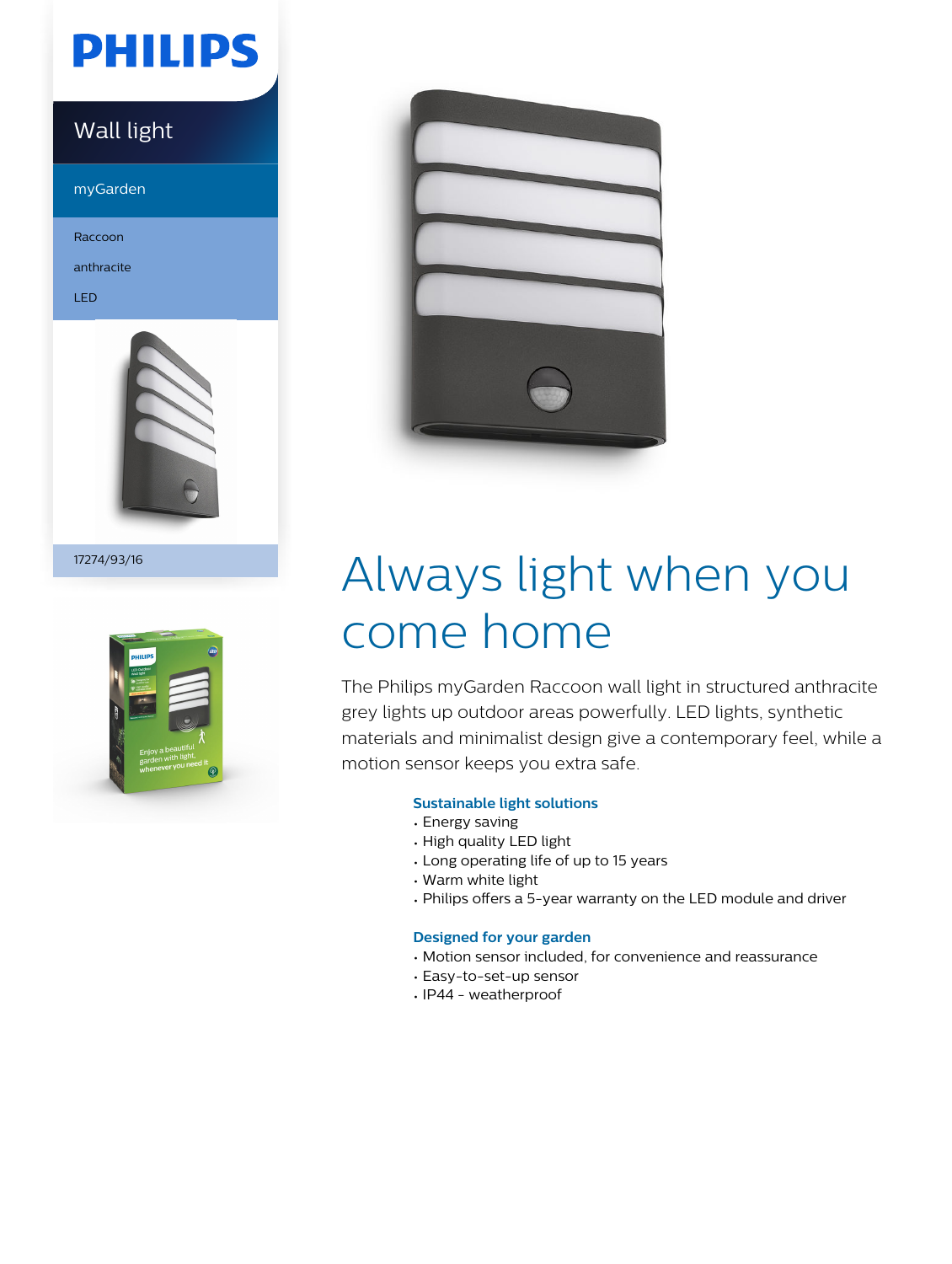### 17274/93/16

# **Highlights**

#### **Energy saving**



This Philips energy-saving lamp conserves energy compared with traditional light sources, helping you to save money on your electricity bills and do your bit for the environment.

#### **High quality LED light**



The LED technology integrated into this Philips lamp is a unique solution developed by Philips. It turns on instantly, enables an optimal light output and brings out vivid colours in your home.

#### **Long operating life**



A light source you can trust. The integrated LEDs used in this Philips LED lamp will last up to 15,000 hours (which equals 15 years on the basis of an average use of 3 hours/day with at least 13,000 on/off switching cycles). It feels so good to think that you won't have to worry about maintenance or light bulb replacement while having the perfect light ambience in your home.

#### **Warm white light**



Light can have different colour temperatures, indicated in units called Kelvin (K). Lamps with a low Kelvin value produce a warm, more cosy light, while those with a higher Kelvin value produce a cool, more energising light. This Philips lamp offers warm white light for a cosy atmosphere.

#### **5-year warranty on LED system**



On top of the standard 2-year warranty for this lamp, Philips offers a 5-year warranty on the LED system, meaning the LED module and the driver in this lamp.

#### **Motion sensor included**



A motion sensor is included to welcome you when you return home or let you know when someone has arived. When the sensor detects movement, the lamp switches on automatically.

#### **Easy-to-set-up sensor**



A simple set-up procedure makes it easy to select when and for how long the automatic sensor switches on the lamp(s).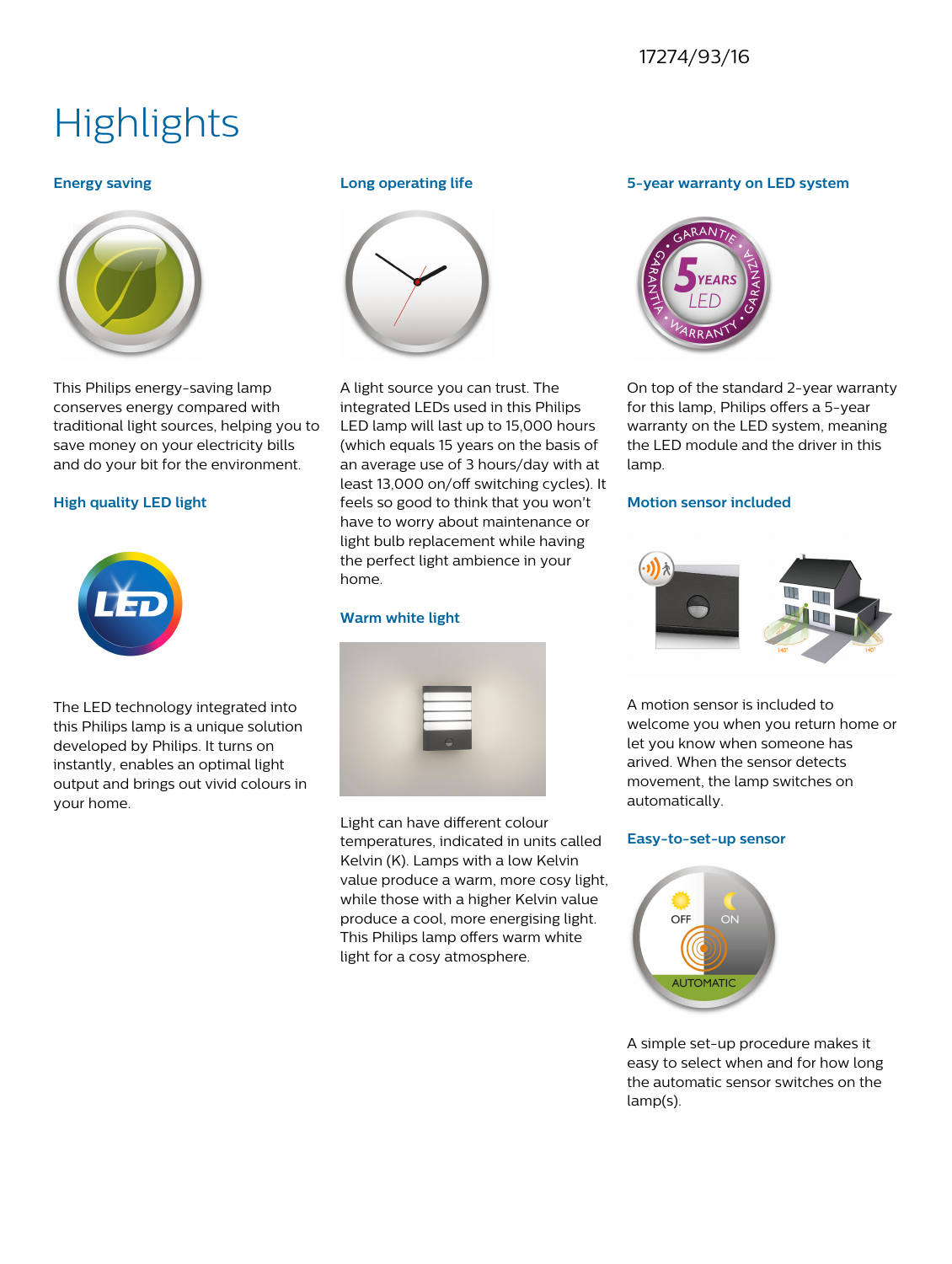### 17274/93/16



# Specifications

#### **Design and finishing**

- Colour: anthracite
- Material: stainless steel

#### **Extra feature/accessory incl.**

- 5 year warranty on the LED module: Yes
- Fully weatherproof: Yes
- LED integrated: Yes
- Motion sensor: Yes

#### **Miscellaneous**

- Especially designed for: Garden and Patio
- Style: Contemporary
- Type: Wall light
- EyeComfort: Yes

#### **Product dimensions and weight**

- Height: 20.5 cm
- Length: 16.2 cm
- Net weight: 0.640 kg
- Width: 7.5 cm

#### **Service**

• Warranty: 2 year(s)

**IP44 - weatherproof** This Philips outdoor light is especially designed for humid outdoor environments. It was tested rigorously to ensure its water resistance. The IP level is described by two figures: the first one refers to the protection level against dust, the second against water. This outdoor light is designed with IP44: it is protected against splashing

water. This product is most commonly used and ideal for general outdoor use.

#### **Technical specifications**

- Lifetime up to: 25,000 h
- Light source equivalent to traditional bulb of: 30 W
- Total lumen output fixture: 400 lm
- Bulb technology: LED
- Light colour: warm white
- Mains power: 50-60 Hz
- Fixture dimmable: No
- LED: Yes
- Built-in LED: Yes
- Energy class included light source: Built-in LED
- Number of bulbs: 1
- Wattage bulb included: 4 W
- IP code: IP44
- Class of protection: II double insulated
- Light source replaceable: No